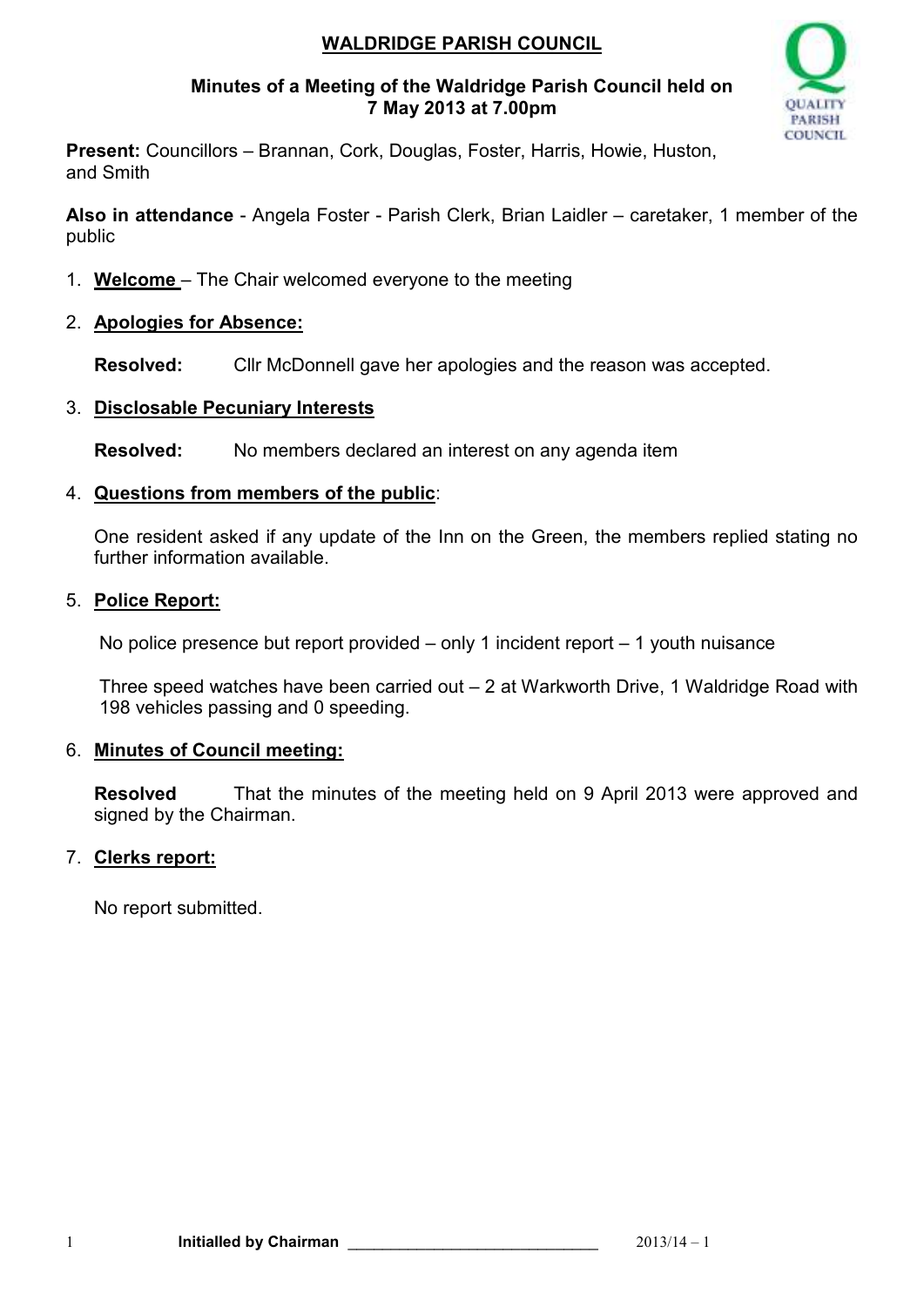### 8. **Parish Matters and on-going items**

### a) **Planning applications received**

# **To consider any planning applications received after the agenda was published.**

• *No applications received* 

# b) **To consider any planning applications received after the agenda was published.**

• *No applications received* 

# c) **Northumbria in Bloom update – 1 May 2013**

- Sponsorship letters sent, four interested, invoices to be raised
- The application for money from AAP has been withdrawn as they wanted too much extra word to be done
- Cllr Cork updated on the judges comments dog fouling is the one thing they picked up on.
- Letter to residents re rose bed it was agreed to send letter to ask if parish should take over the maintenance
- Coffee morning arranged 11 May, flyers to be delivered
- Generator suggestions to see if old one can be sold, but not in very good working order
- Calendar the members agreed to get costs for producing calendar

# d) **Millennium Green**

Dog fouling needs to be addressed. More signs and patrols were suggested Branches are being broken off trees by children. They need to be removed. Costs of shredding was discussed

*Resolved: It was greed to get the branches shredded at a cost of £100. The Clerk to speak with Warden to arrange patrols and signs.* 

e) **Annual return** – The Council received and considered the Annual Return for the year ended 31 March 2013 which included the Statement of Accounts, the Annual Governance Statement and the Financial Information in section 4 of the Annual Return relating to the Annual Internal Audit Report.

*Resolved: To approve the Statement of Accounts for the year ended 31 March 2013* 

*Resolved: To approve the Annual Governance Statement for the year ended 31 March 2013* 

f) **Annual report** – the Clerk distributed the annual report for approval

*Resolved: The report to be placed on website and copies given out at Annual Parish Meeting* 

g) **Annual Parish Meeting** – Arrangements for the meeting to be held 21 May were discussed

*Resolved: All members to attend, the police, county councillors, neighbourhood warden*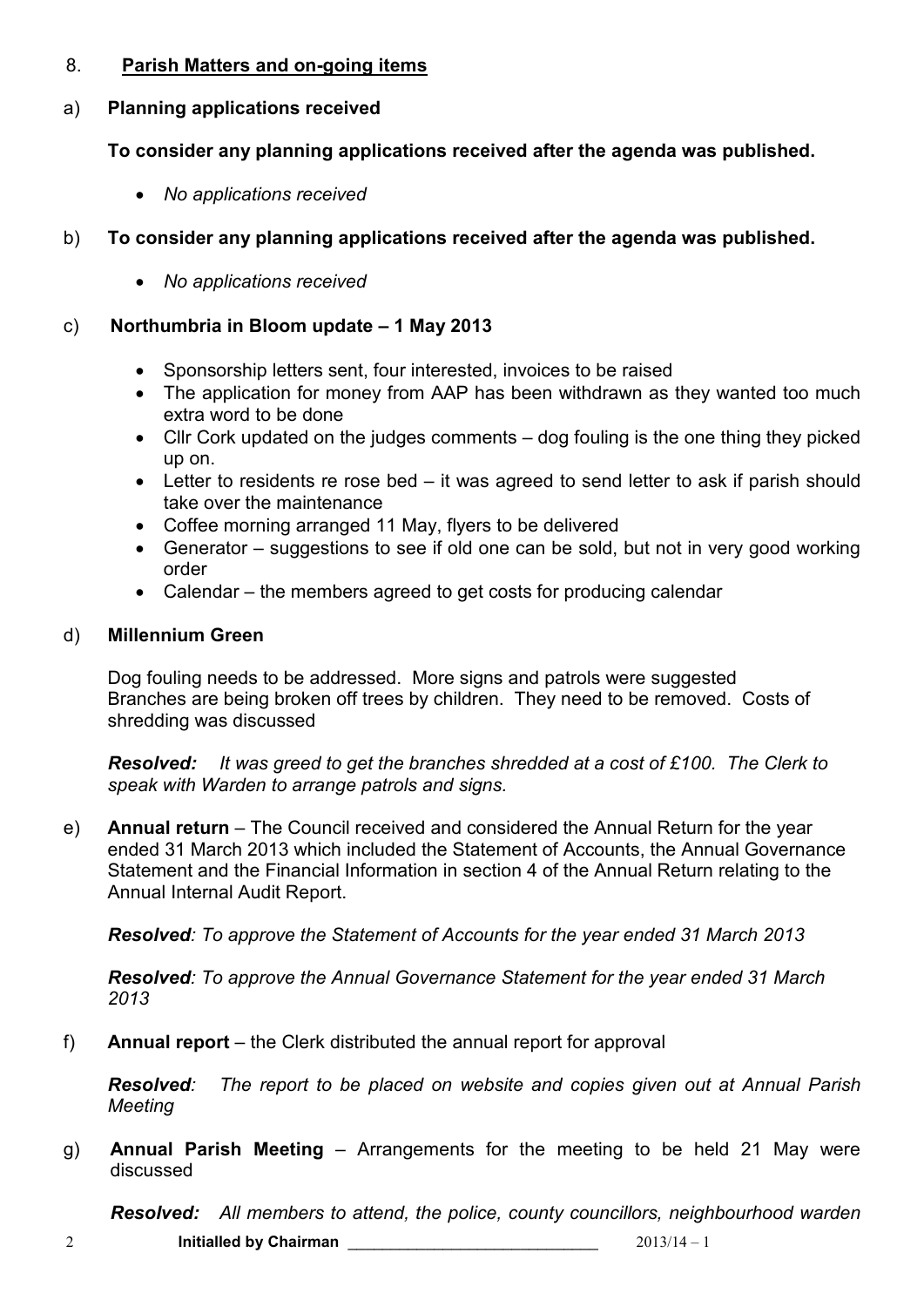*to be invited. The Chair signed the agenda and notice. Refreshments to be served.* 

- h) **Section 106 money** Designs were produced with costs provided of £5,000 for the Waldridge Fell Nature Walk, still awaiting designs and costings from metal artist but agreed to apply for planning for wooden designs. The Clerk to contact metal designer stating time deadline
- i) **Millennium Green project** –The metal artist suggests increasing the amount to £1,000 to get a more significant sculpture. Still awaiting letter from DCC stating date of receiving money.

*Resolved: It was agreed to increase the amount from £650 to £1,000* 

j) **Grant awarding policy** – No applications received, it was suggested changing policy to one per year

*Resolved: It was agreed to change policy to one per year, September deadline.*

k) **Funday** – All activities were discussed, it was noted fewer activities booked this year, further activities were suggested.

*Resolved: It was agreed to ask dog agility, vintage bikes and art and craft tent* 

- l) **Correspondence received** 
	- Councillor / chairman training is planned for 9 July at a cost of £27.00 All members invited to attend
	- Response from DCC re residents query was distributed

#### *Resolved:*

- It was agreed Cllrs Brannan, Cork, Smith to attend. If evening training to be provided other members to attend.
- Response noted, agreed to copy letter to give out to residents
- m) **Correspondence received after agenda published** (to note only)
	- No items
- n) **External hard drive**  the Clerk requested an external hard drive to save all date#

*Resolved: It was agreed the Clerk to purchase up to £60* 

- o) **AAP forum updates**  No meetings due to purdah.
- p) **Urgent issues for noting** (Clerk to use delegated powers if necessary) **and any items Councillors wish to agenda for next meeting** 
	- Bench at fell